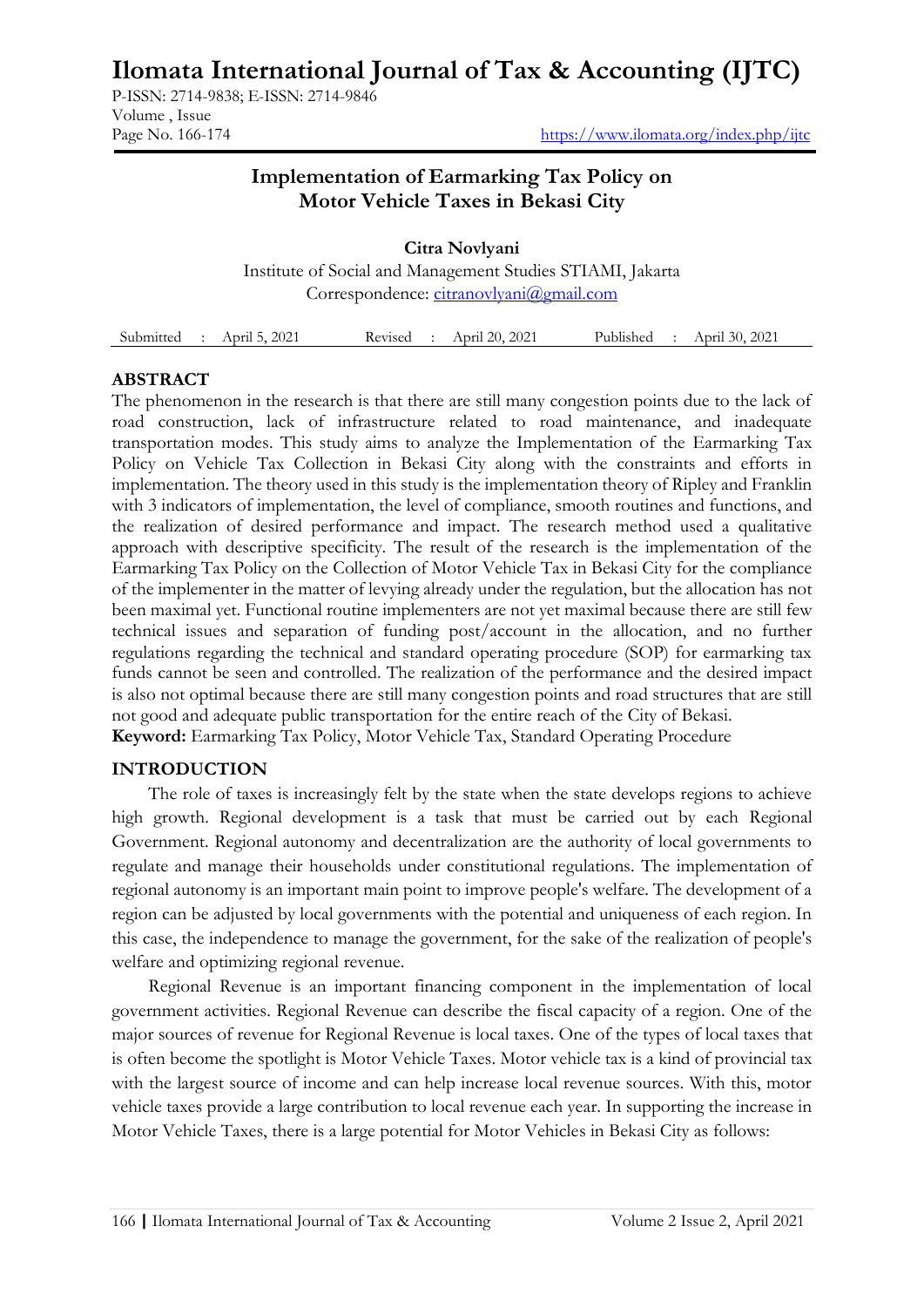| Table 1.<br>The Potential of Motor Vehicles in West Java Province, Especially Bekasi City 2016-2017 |                                                          |                         |               |  |  |
|-----------------------------------------------------------------------------------------------------|----------------------------------------------------------|-------------------------|---------------|--|--|
| Year                                                                                                | The number of Motor Vehicles                             | <b>Potential Amount</b> |               |  |  |
|                                                                                                     | Province                                                 | <b>Bekasi City</b>      | $\frac{0}{0}$ |  |  |
| 2016                                                                                                | 16,085,121                                               | 1,593,978               |               |  |  |
| 2017                                                                                                | 14,864,898                                               | 1,459,933               |               |  |  |
| $\sim$                                                                                              | $0.1160.1 \text{ m} \cdot 1 \cdot 0.011 \cdot 1 \cdot 1$ |                         |               |  |  |

Implementation of Earmarking Tax Policy on Motor Vehicle Taxes in Bekasi City Novlyani

**Source: SAMSAT Bekasi City, the data is processed by the researcher**

Based on the data above, motorized vehicles in West Java province from 34 cities and districts, there is a potential amount of motorized vehicles from Bekasi City of 10%. The large potential for vehicles in the city of Bekasi can increase regional revenue, especially Motor Vehicle Tax, the amount of Motor Vehicle Tax revenue continues to increase in Bekasi City. In this case, motor vehicle tax revenue can be seen as follows:

**Table 2.**

| Receipt of Regional Revenue in Bekasi City 2016-2017<br>(In billions) |                |                     |                             |                     |                                        |              |               |
|-----------------------------------------------------------------------|----------------|---------------------|-----------------------------|---------------------|----------------------------------------|--------------|---------------|
|                                                                       | <b>PAD</b>     |                     | <b>PKB</b>                  |                     | <b>Effectiveness</b><br>$\binom{0}{0}$ |              | Contribution  |
| Year                                                                  | Target<br>(Rp) | Realization<br>(Rp) | Target<br>(Rp)              | Realization<br>(Rp) | <b>PAD</b>                             | <b>PKB</b>   | $\frac{0}{0}$ |
| 2016                                                                  | 1,876,76       | 1,982,58            | 849,18                      | 876,69              | 105,63                                 | 103,24       | 44,21         |
| 2017                                                                  | 1,917,42       | 2,056,83            | 881,33                      | 935,11              | 107,27                                 | 106,10       | 45,46         |
|                                                                       | $\sim$         | <del>-----</del>    | $\mathbf{r}$ i $\mathbf{r}$ |                     | .                                      | $\mathbf{H}$ |               |

Source: PPPD for Bekasi City, data was processed by researchers

Based on the data above, it shows that every year the realization of Motor Vehicle Tax from 2016-2017 continues to increase and always exceeds the target. Motor vehicle tax revenue provides a very large contribution to regional revenue.

As a source of revenue that contributes the largest portion of Regional Revenue, revenue originating from local taxes, especially motor vehicle taxes must be managed well. This management is of course considering the increasingly high demands of society for public services. As a manifestation of the government's responsibility to the society, it issued Law Number 28 of 2009 regarding regional taxes and regional retribution. The law states that certain tax revenues are allocated or earmarked to finance activities that are related to the tax.

| Table 3.                                                 |            |                             |                                            |  |  |
|----------------------------------------------------------|------------|-----------------------------|--------------------------------------------|--|--|
| Earmarked Tax that was mandated in Law Number 28 of 2009 |            |                             |                                            |  |  |
| Earmarked tax in UU No 28 Year 2009                      |            |                             |                                            |  |  |
| Tax Type                                                 | Article    | <b>Allocation</b><br>Amount | <b>Allocation Objectives</b>               |  |  |
| Vehicle Tax                                              | 8 clause 5 | Minimal 10%                 | *Construction and Road Maintenance         |  |  |
|                                                          |            |                             | *Increase Mode and Means of Transportation |  |  |
|                                                          | 31         | Minimal 50%                 | *Funding for Public Health Services        |  |  |
| Cigarette Tax                                            |            |                             | *Law Enforcement by Authorized Official    |  |  |
| <b>Street Lighting</b><br>Tax                            | 56 clause3 | Partially                   | *Providing of Street Lighting              |  |  |
| $C = I - M - 1 - 20 - C2000$ 11 1                        |            |                             |                                            |  |  |

Source: Law Number 28 of 2009, processed by researchers

One of the allocated tax revenues is the motor vehicle tax which is allocated to finance the construction and/or maintenance of roads as well as an increase in modes and public transportation facilities, a cigarette tax which is allocated to finance public health services and law enforcement, and a street lighting tax that is allocated to finance street lighting. Motorized Vehicle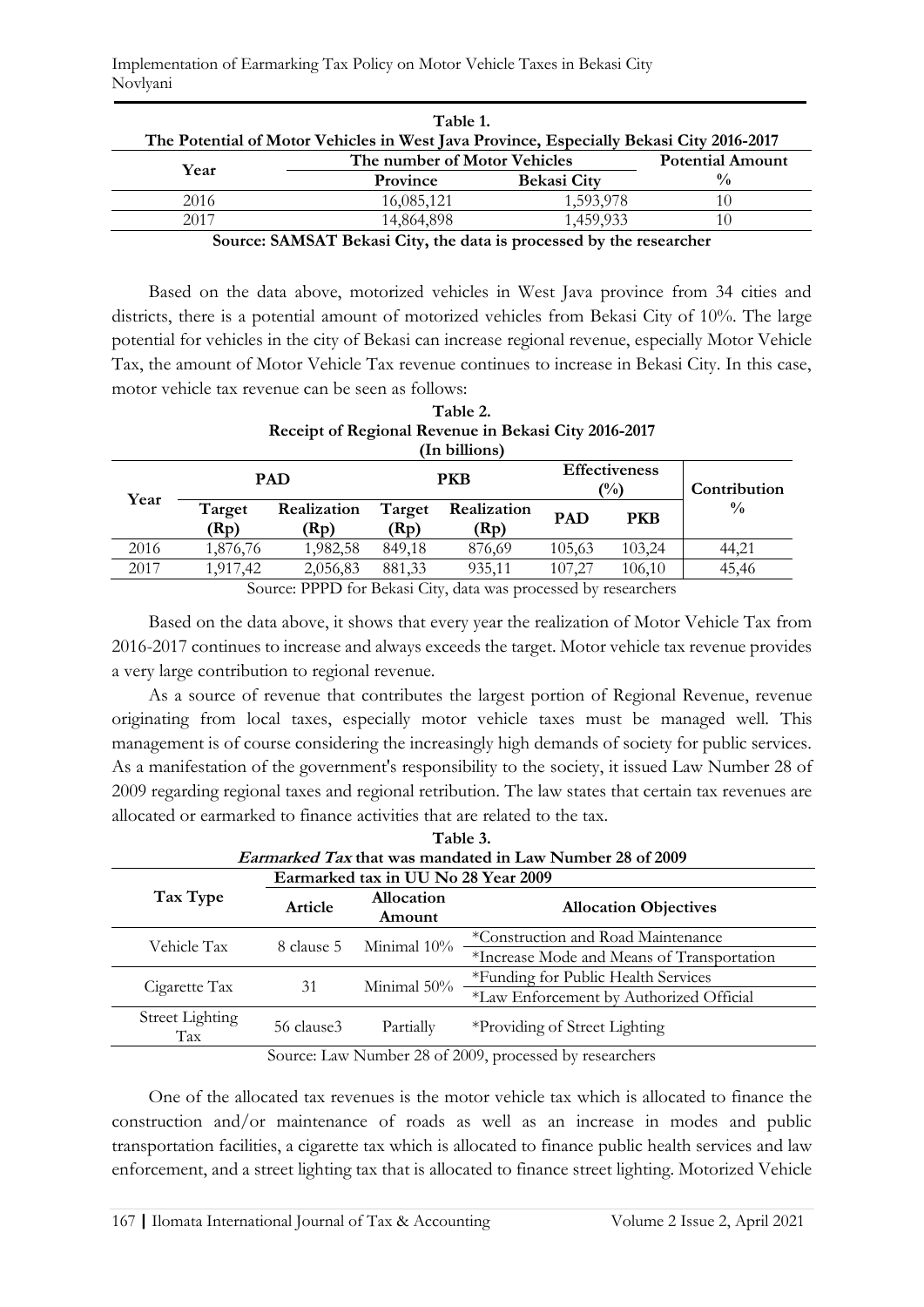Tax is a type of regional tax at the provincial level. So there is a sharing of tax revenue between the provincial government and district/city governments to increase road construction and maintenance in financing service functions to the community, provincial tax distributes proceeds to districts/cities with different proportions for each type of provincial tax.

The composition of the profit-sharing between the Province and the Regency / City according to the Regional Regulation of West Java Province Number 57 of 2017. Concerning Regional Taxes in Paragraph 1 of Article 5 states that results of acceptance of Motor Vehicle Taxes and BBNKB are distributed to the Regency / City Government by 30% (thirty percent), from the increase of Motor Vehicle Taxes revenue, road users can feel the benefit from paying the tax. By paying motor vehicle tax, the society hopes that there will be concrete forms of paying the tax, one of them is the road infrastructure.

Based on data from the Bekasi City Police regarding Portraits of Conditions, security, safety, orderliness, smooth traffic, there are several points of traffic congestion such as on Jl. Sultan Agung, Jl. Ahmad Yani, Jl. Ir. H. Juanda, Jl. KH. Noer Ali and Jl. Joyo Martono was caused by many large vehicles were parked on the side of the road, the lack of bus stops, and public transportation that stopped for too long.

This paper tries to see what the Earmarking Tax Application looks like or the allocation fee obtained from the Motor Vehicle Tax in Bekasi City, the obstacles faced in implementing Earmarking Tax, and the efforts to resolve these obstacles.

### **METHODS**

The research approach that is used by researchers is a qualitative approach with a specificity of qualitative descriptive, it is an approach that seeks to collect, present, and analyze data so that it can provide a sufficient overview that is researched. Qualitative descriptive research has objectives to describe the existing phenomena qualitatively to obtain data sources through literature research and field research, such as direct observation to SAMSAT office of Bekasi City and BAPENDA, documentation related to research, and interviews with administrative officers of the Bekasi City SAMSAT office and BAPENDA officers of Bekasi City.

The focus of the research is a detailed description of the researcher on the concept to be studied which contains the measurements or parameters that will become the basis of the interview guidelines, observations, and the documents used. In this case, the research focuses on 2016-2017 regarding the implementation of the Earmarking Tax policy on motor vehicle tax collection in Bekasi City, the obstacles faced by the Bekasi City Government in implementing policies, as well as the efforts made by the Bekasi City Government in overcoming those obstacles.

Data collection techniques used in this study consisted of interviews, observation, and documentation. Meanwhile, the data analysis technique uses credibility, transferability, dependability, and confirmability.

### **RESULTS AND DISCUSSION**

As a form of application of the principle of benefits in taxes, it is hoped that the concept of earmarking tax can provide benefits for taxpayers and society. This study applies the theory of Repley and Franklin (in Alfatih 2010: 51-52). The success of the implementation can be seen from 3 indicators, namely the level of compliance, the smoothness of routines and functions as well as the realization of the desired performance impact.

The acceptance of motor vehicle tax revenue can be seen from the Regional Revenue Service (DISPENDA) of Bekasi City Province branch, as shown in the following table: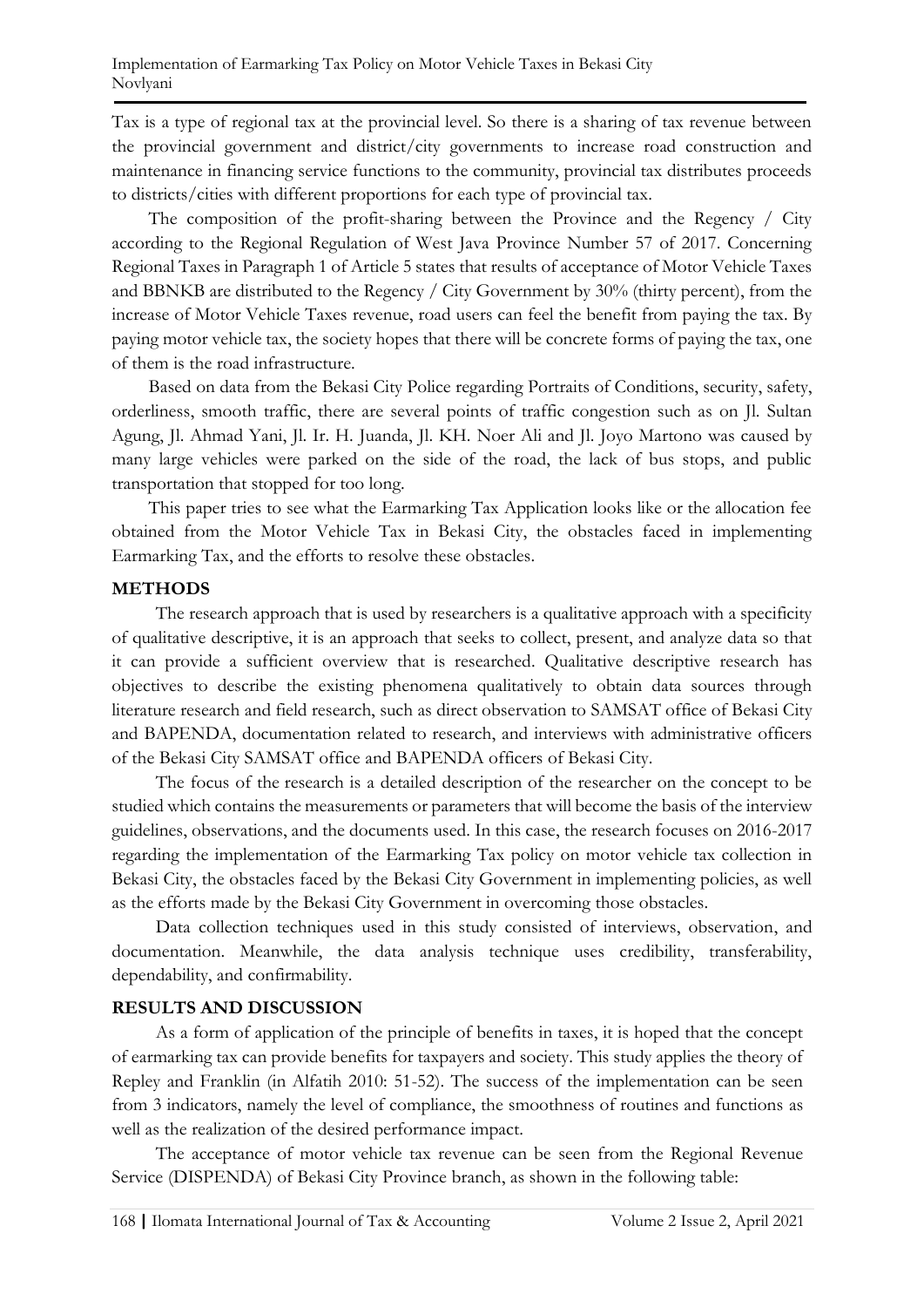| Table 4.<br>Acceptance of Motor vehicle tax of Bekasi City 2016-2017 |                 |                          |               |  |  |
|----------------------------------------------------------------------|-----------------|--------------------------|---------------|--|--|
| Year                                                                 | <b>PKB</b>      | <b>PKB</b> Effectiveness |               |  |  |
|                                                                      | Target (Rp)     | <b>Realization (Rp)</b>  | $\frac{0}{0}$ |  |  |
| 2016                                                                 | 849,189,000,000 | 876, 649, 509, 350       | 103,24        |  |  |
| 2017                                                                 | 881,334,000,000 | 935, 111, 404, 325       | 106,10        |  |  |
| Source: Regional Revenue Service Provincial branch of Bekasi City    |                 |                          |               |  |  |

Implementation of Earmarking Tax Policy on Motor Vehicle Taxes in Bekasi City Novlyani

From table 4 shows that the targets that were set by the Bekasi City government in 2016 and 2017 always increased, the increase in the targets that were set by the local government is in line with the revenue received by the local government from the Motor Vehicle Tax sector, the realization of the acceptance of the revenue from the Motor Vehicle Tax sector always exceeds the target set by the Regional Government of Bekasi City. Thus in the implementation of the West Java Provincial Regulation Number 57 of 2017 can be said that it was running well, with the realization of tax revenue acceptance that exceeds the target set by the Regional Government of Bekasi City.

With the achievement of the Motor Vehicle Tax target, it shows that the performance of the Provincial Branch Revenue Service in Bekasi City is quite good. The acquisition of Motor Vehicle Taxes, besides the amount, is big and continuously increased, the percentage of Regional Original Income is also quite big. This shows that Motor Vehicle Tax is a regional tax sector that greatly influences Regional Income because of the enormous potential for Motor Vehicles. The percentage of Motor Vehicle Tax to Regional Income is shown in the following table:

|      | Table 5.<br>PKB Contribution to PAD of Bekasi City 2016-2017 (Billion rupiah) |                 |                               |  |  |  |
|------|-------------------------------------------------------------------------------|-----------------|-------------------------------|--|--|--|
| Year | Target (Rp)                                                                   | Realization(Rp) | Contribution<br>$\frac{0}{0}$ |  |  |  |
| 2016 | 1,982,58                                                                      | 876,69          | 44.21                         |  |  |  |
| 2017 | 2,056,83                                                                      | 935,11          | 45.46                         |  |  |  |

Source: Regional Revenue Service Provincial branch of Bekasi City The data is processed by researcher

From the table above, it can be seen that the Motor Vehicle Tax increases every year. With a very large contribution, which means that Motor Vehicle Tax revenue is almost half of the contribution to regional revenue.

Based on Law No. 28 of 2009 and West Java Provincial Regulation No. 57 of 2017 which states that the yield of Motor Vehicle Tax revenue of at least 10% (ten percent), including those shared to districts/cities, are allocated for road construction and/or maintenance and improvement modes and means of public transportation. The department responsible for these related matters is the Department of Transportation which carries out technical matters such as checking, repairing, and developing transportation. Data from the Transportation Department shows the realization of the budget for road construction, road maintenance and transportation modes as follows: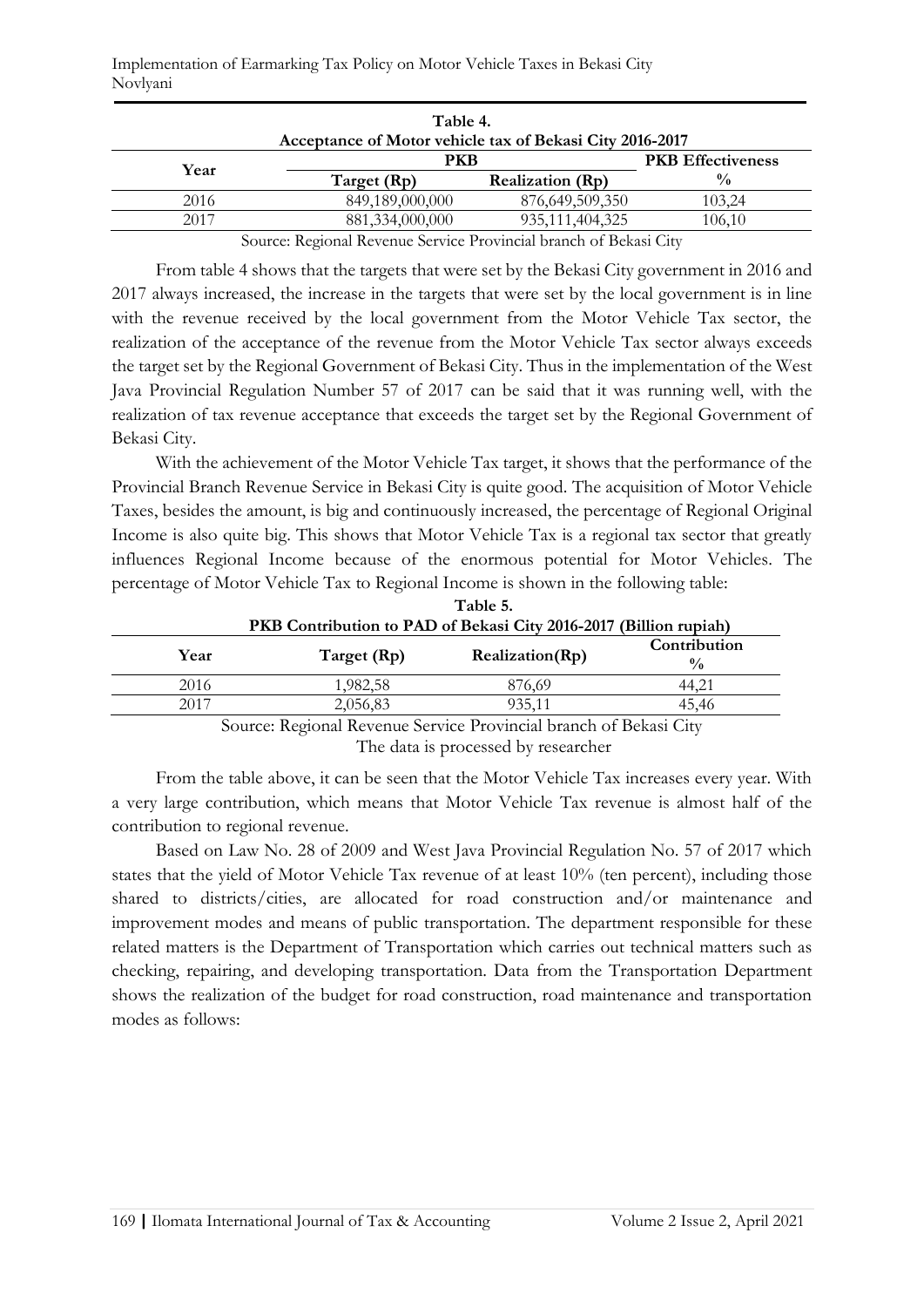|                                                 | Realization of               | Fund Realization     | Realization                |                   |                                       |       |
|-------------------------------------------------|------------------------------|----------------------|----------------------------|-------------------|---------------------------------------|-------|
| PKB Revenue<br>Year<br>Sharing from<br>Province | Road<br>Maintenance          | Road<br>Construction | Means of<br>Transportation | <b>Total Cost</b> | of Fund<br>Allocation<br>from<br>PKB% |       |
| 2016                                            | $29,62\%$<br>259,686,295,680 | 2,512,998,000        | 269,999,392,000            | 2,744,619,000     | 275,257,009,000                       | 31,40 |
| 2017                                            | $29,62\%$<br>276,968,107,440 | 1,967,601,440        | 352,310,661,889            | 10,376,807,500    | 364,655,070,389                       | 39    |

**Table 6. Realization of Transportation Agency's Budget of Bekasi City 2016-2017**

Source: Transportation Agency of Bekasi, Data was processed by researchers

From table 3 it can be seen that the sharing funds of PKB revenue from the province has not been able to finance the allocation for road maintenance, road construction, and means of transportation. It can be seen that the percentage of revenue sharing from the province has not been suitable yet with the law, become the maximum action for the realization of the allocation of funds from PKB. So the first indicator has been fulfilled, namely the compliance of the implementer as the implementer of the policy and the compliance of the tax subject in terms of fulfilling tax payment obligations.

The second indicator is the smooth implementation of routine functions and the minimum number of problems that arise. The word routine means a regular procedure. The procedure itself is certain stages in a program that must be carried out to achieve a goal, with the smooth of routine, and implementation of the activity program, it can make good implementation as well so that the successful policy implementation can be marked by the smooth routine of functions and there were no problems encountered. Before knowing the collection and budgeting processes in the field technically, we can see an overview of the motor vehicle tax revenue process to its allocation as follows:



Source: Primary data, processed by researchers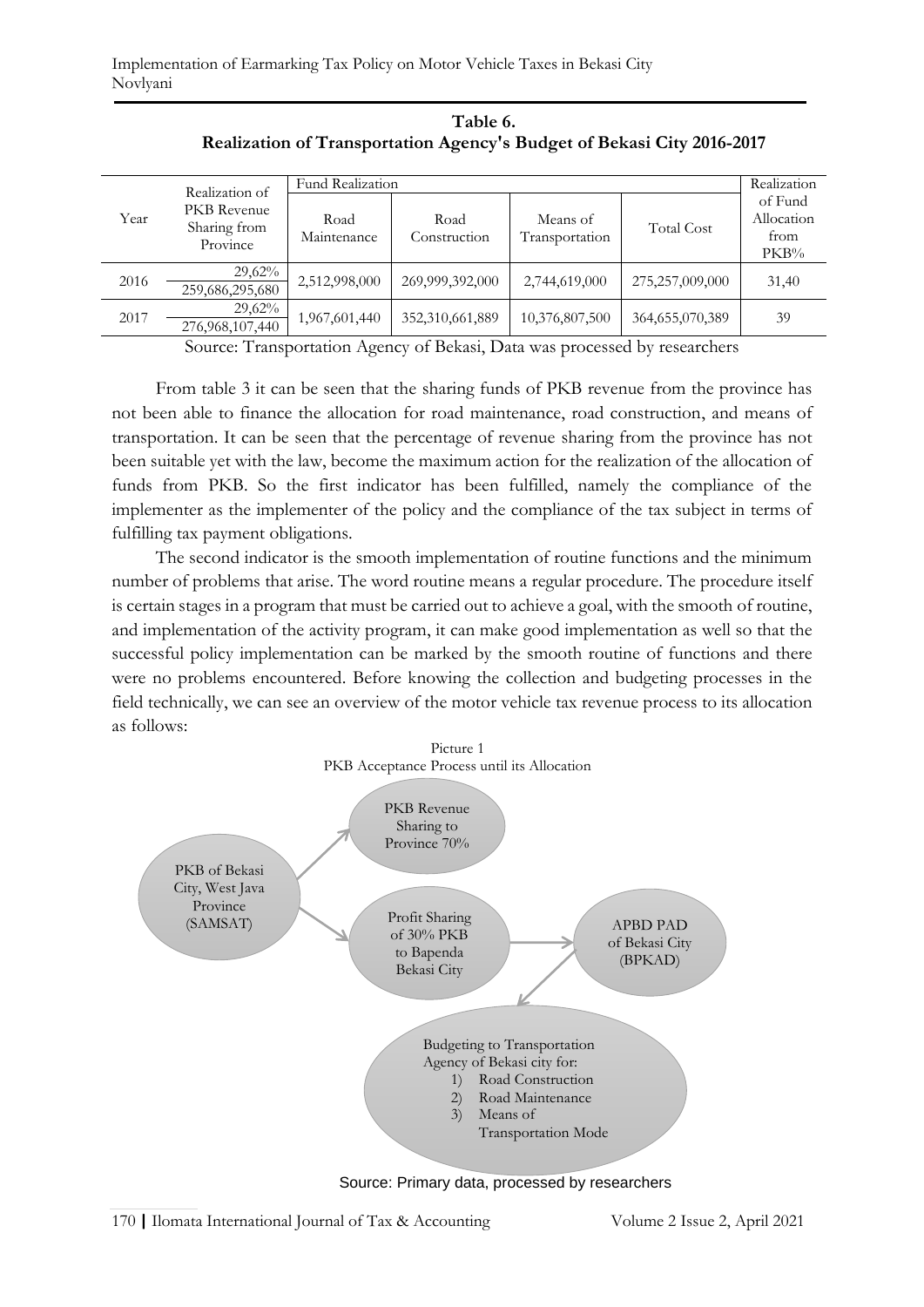Implementation of Earmarking Tax Policy on Motor Vehicle Taxes in Bekasi City Novlyani

From the picture above, it explains that the Motor Vehicle Tax that has been received by Bapenda of Bekasi City is in the form of profit-sharing from West Java province of 30% which is then managed by the Regional Financial and Asset Management Agency through the APBD process. . Through the APBD, it can be budgeted for DISHUB as the agency that responsible for road construction, road maintenance and means of transportation, so motor vehicle tax receipts will be returned to the public. So the second indicator has been fulfilled because it has been running based on the established procedure. As there was no problem occurred in the field, it can show the level of success of a policy implementation where all those concerned understand their duties and carry out them well. The Transportation Agency must improve more about the services and facilities that many Bekasi City residents complain about congestion, many roads with holes and lack of discipline for public transportation, for example by adding traffic officers, making a shelter or places for public transportation to stop, making call centers so that if there are reports about damaged roads, it can be immediately followed up, and it is hoped that all related parties, such as Bependa, BPKAD, and non-governmental parties, namely the Bekasi City Regional Government Budget Team, will coordinate more with each other and prioritize public facilities in Bekasi City.

The third indicator is the realization of the performance and impact that is wanted which is the form of successful policy implementation. The success of the policy or work program is also reviewed from the perspective of the implementation process and the perspective of the results. If it is observed from the perspective of the existing process in the field, namely the less optimal service process carried out by the Transportation Agency, in the form of good public facilities services whereas the funding source exceeds the allocated budget, but has not been able to touch areas that are far from the center of Bekasi City.

If it is viewed from the perspective of the results, we can see that the intended results are public facilities in the area of Bekasi City. The lack of public facilities in Bekasi City indicates that the services provided by the Transportation Agency are not optimal. The lack of optimal performance of the Transportation Agency is due to the limited work support facilities the budgeted funds are quite large, but the clarity of the source of the fund cannot be seen namely that the form of the allocation of funds for its allocation and the need for activities besides construction, road maintenance and several means of transportation modes, it becomes the funds that should have been able to be realized then it is delayed based on the interview with Mr. Tejo as the executor in the field of development "concerning the budgeting costs, for example, if we allocate 1 billion, and it is given only 600 million, we end up doing efficiency".

The obstacles faced in the Implementation of the Earmarking Tax Policy on Motor Vehicle Tax Collection in Bekasi City are first, the Bekasi City Regional Government does not seem to have any preparations related to the implementation of the Earmarking Policy for Motor Vehicle Taxes. The source of funds that will be allocated for the construction, maintenance of roads and means of transportation modes have not specifically come from PKB. Both for the construction, maintenance of roads and means of transportation modes as the technical implementer is the Transportation Agency, all of these expenses are financed by the Bekasi City APBD. Second, there is still a lack of preparation of the parties related to the implementation of the earmarking policy. SKPD that related to the implementation of the earmarking policy on motor vehicle taxes includes the Bapenda, the Transportation Agency, and the Bekasi City BPKAD. Third, unclear implementing regulations for the implementation of earmarking policies on Motor Vehicle Taxes.

Based on the obstacles that have been explained, the efforts made by the government so that the implementation of the earmarking policy runs well and under applicable regulations, the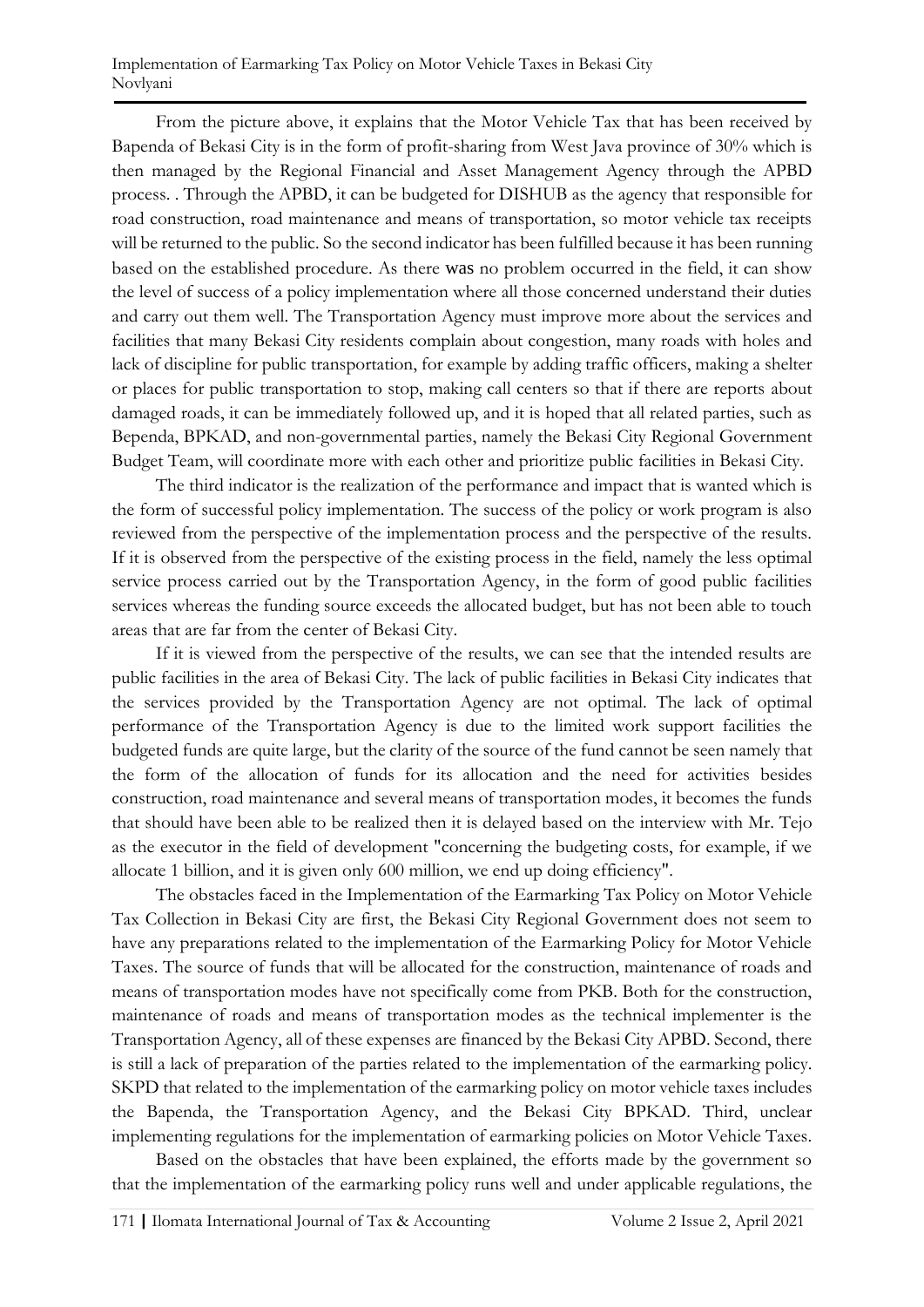first thing that must be done by BPKAD as budget management is to make funding posts from the tax sector to be allocated as mandated by laws and regional regulations, for example, for road maintenance, a source of funding from the PKB revenue sharing, so that it is clear and measurable where the funding come from. The second SKPD related to the implementation of earmarking policies, such as the Bapenda, Dishub, and BPKAD in Bekasi City, are more updating information on applicable regulations for the realization of good government and the creation of good services for the community. Third, governments are trying to review the regulations regarding profit sharing so that the percentage given is not only 30% for districts/cities but increases to 40% so that the funds can be used optimally for allocations from PKB, then make specific regulations for the tax sector to be allocated and percentage the allocation can also be mentioned so that it can be seen clearly and measurably. If the regulations exist, the public will know that there is an allocation of taxes that have been paid for the sake of creating a clean government.

## **CONCLUSION**

The implementation of the Earmarking tax Policy on Motor Vehicle Tax Collection in Bekasi City which is done by the West Java Provincial Government has been suitable with applicable regulations. Regarding the allocation of the results of the Motor Vehicle Tax in Bekasi City, it has not been maximized, which is only 29.62%, while what is mandated by the Regional Tax and Retribution Law is 30%. The smoothness of the routines and functions in terms of collecting Motor Vehicle Taxes is suitable with the applicable SOP. Meanwhile, the allocation of funds from the yield of Motor Vehicle Tax at the Bekasi City Transportation Agency for public facilities and transportation infrastructure has not been maximized, as proved by a large number of inadequate facilities.

The obstacles faced by the Government of Bekasi City in implementing this policy are that the Bekasi City Government has not had a special funding post / account for the allocation of funds and SOP on earmarking tax. Besides, SKPD related to the implementation of earmarking tax are still not active with the prevailing regulations and policies. Likewise, no specific regulations are governing the allocation of funds.

Efforts made by the Regional Government of Bekasi City in overcoming these obstacles, namely the local government creates a special post/account for allocation and making SOP on earmarking tax. Second, local governments make socialization about the earmarking tax policy for SKPD related to the implementation of earmarking tax so that SKPDs have a better understanding of the applicable regulations. And finally, the Local Government makes special regulations for the allocation of funds.

## **REFERENCE**

Al Fatih, Andy. 2010. *Implementasi Kebijakan dan pemberdaya Masyarakat.* Bandung: UNPAD Press.

- Anggara, sahya. 2015. *Metode Penelitian Administrasi.* Bandung: Pustaka Setia
- Badan Kebijakan Fiskal. 2013. Kajian Kelayakan Penerapan Earmarking
- Bahl, Roy W. 1992. *Urban Public Finance in Developing Countries*. New York: Oxford University Press
- Fitria,Maulia Septi. 2014. Studi Penerapan *Earmarking Tax* Pajak Kendaraan Bermotor Terkait Pemeliharaan Jalan Di Kabupaten Xxx Provinsi Jawa Timur. Skripsi, Malang: Program Sarjana Universitas Brawijaya Volume 3 No 1 tahun 2014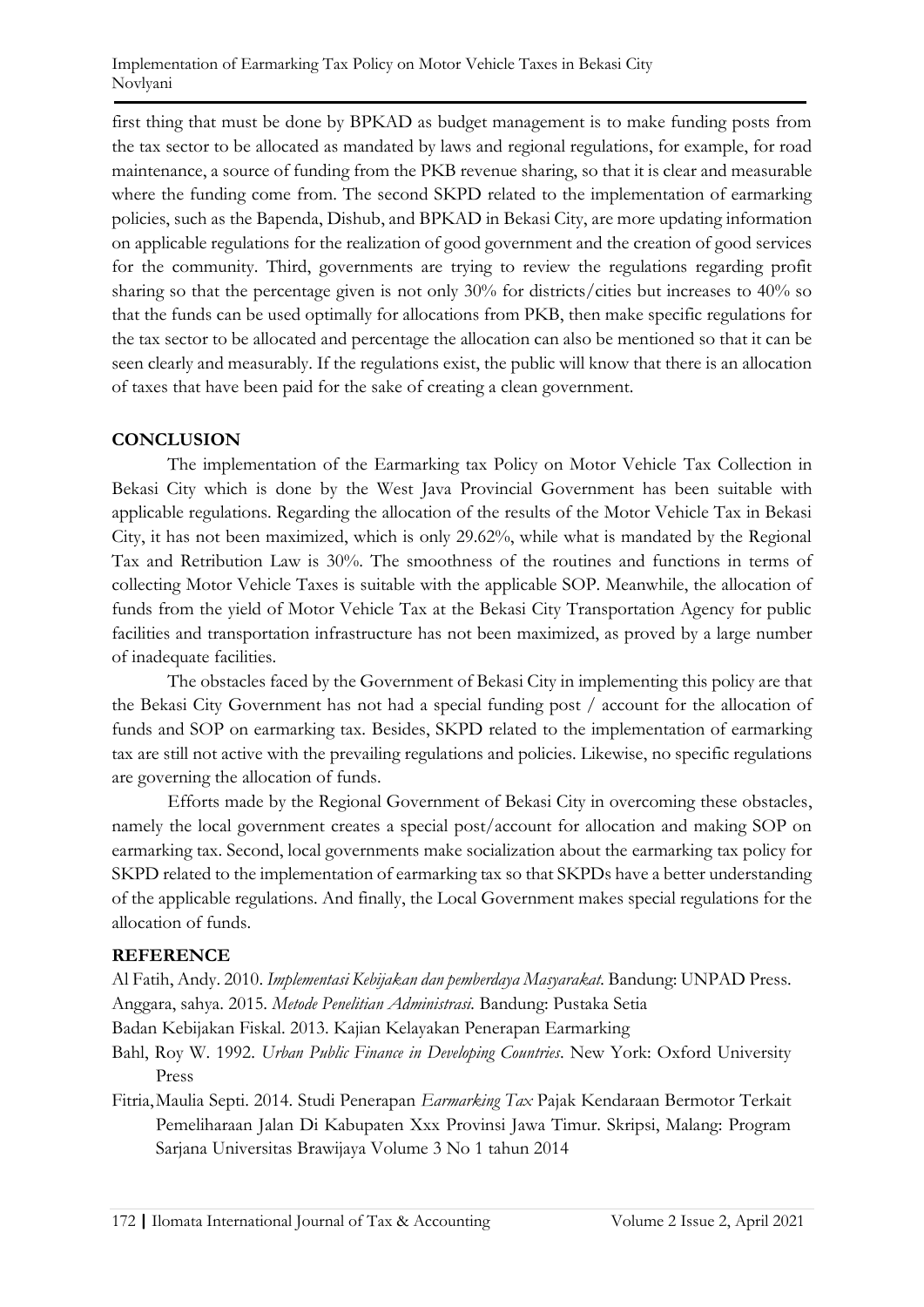- Gultom, Tiopan Henry M, Ofyar Z Tamin, Ade Sjafruddin *And* Pradono, 2017. *The Road Maintenance Funding Models in Indonesia Use Earmarked Tax.* AIP Conference Proceedings 1903, 060009 (2017).
- Hadi Sasana, Tahun 2018, tentang *Earmarking Tax Policy on Local Taxation in Indonesia: Towards Pro Fiscal Legitimacy and Budget Flexibility Policy. International Conference on Social and Political Issues (the 1st ICSPI, 2016).*
- Inayati, Gunadi, *and* Haula Rosdiana, 2018. *Earmarking Tax Policy on Local Taxation in Indonesia: Towards Pro Fiscal Legitimacy and Budget Flexibility Policy. International Conference on Social and Political Issues (the 1st ICSPI, 2016)* Tahun 2018.
- Indiahono, Dwiyanto, 2009 *Kebijakan publik berbasis dynamic policy analisys,* Yogyakarta : Gava Media

Mardiasmo. 2016. *Perpajakan* , Edisi terbaru 2016. Yogyakarta: Andi

- Masihor, Stevan Andre. 2015. Penerapan Kebijakan *Earmarking tax* pada pemungutan Pajak Kendaraan bermotor Terhadap Pembangunan Dan Pemeliharaan Jalan Di Provinsi Sulawesi Utara. *Skripsi*. Sulawesi Utara: Program Sarjana Universitas Sam Ratulangi. Volume 4 No 2 tahun 2015
- Mulyadi, deddy, 2015 *Studi kebijakan publik dan pelayanan publik,* Bandung: Alfabeta
- Nurmantu, Safri. 2005. Pengantar Perpajakan. Jakarta: Granit, Kelompok Obor Indonesia
- Pandiangan. 2014. *Administrasi Perpajakan*. Jakarta: Erlangga.
- Peraturan Pemerintah Daerah Provinsi Jawa Barat Nomor 13 Tahun 2011 Tentang Pajak Daerah
- Peraturan Pemerintah Gubernur Provinsi Jawa Barat Nomor 52 Tahun 2017 Tentang Pengalokasian Dana Bagi Hasil
- Pohan, Chairil Anwar. 2014. Pembahasan Komprehensif: Pengantar Perpajakan Teori dan Kasus. Jakarta : Mitra Wacana Media
- Purwanto, Erwan Agus dan Dyah Ratih Sulistyastuti. 2012. *Implementasi kebijakan public konsep dan aplikasinya di Indonesia.* Yogyakarta: Gavamedia.
- Rahman,Abdul.2010,*Panduan pelaksanaan Administrasi perpajakan untuk karyawan, pelaku Bisnis dan Perusahaan.* Bandung: Nuansa.
- Resmi,siti.2017. *Perpajakan,* Edisi 10. Jakarta : Salemba Empat
- Rosdiana, Haula dan Edi Slamet Irianto. 2011. *Pengantar ilmu pajak: Kebijakan dan Implementasi di Indonesia.* Jakarta: Rajawali Pers.
- Samudra, azhari. 2015. *Perpajakan di Indonesia keuangan,pajak dan Retribusi Daerah*. Jakarta: Raja Grafindo Persada.
- Siagian, sondang p . 2014. *Administrasi Pembangunan, konsep, dimensi dan strateginya,* Jakarta : Bumi Aksara.
- Siagian, sondang p . 2014, *Filsafat Administrasi,* Edisi Revisi, Jakarta Bumi Aksara.
- Silaen, sofar dan Widyono. 2013. *Metodologi Penelitian Sosial.* Jakarta: In Media.
- Subarsono. AG. 2008. *Analisis Kebijakan Publik.* Yogyakarta: Pustaka Pelajar.
- Sugandi, Y. S. 2011. *Administrasi Publik, Konsep, dan pembangunn di Indonesia,* Yogyakarta : Graha Ilmu.
- Sugianto, 2008. *Pajak dan Retribusi Daerah,*Jakarta: Grasindo
- Sugiyono, 2013. *Metode Penelitian Administrasi.* Bandung: Alfabeta
- Syafiie, Inu Kencana dan Welasari. 2015. *Ilmu Administrasi.* Yogyakarta: Pustaka Pelajar